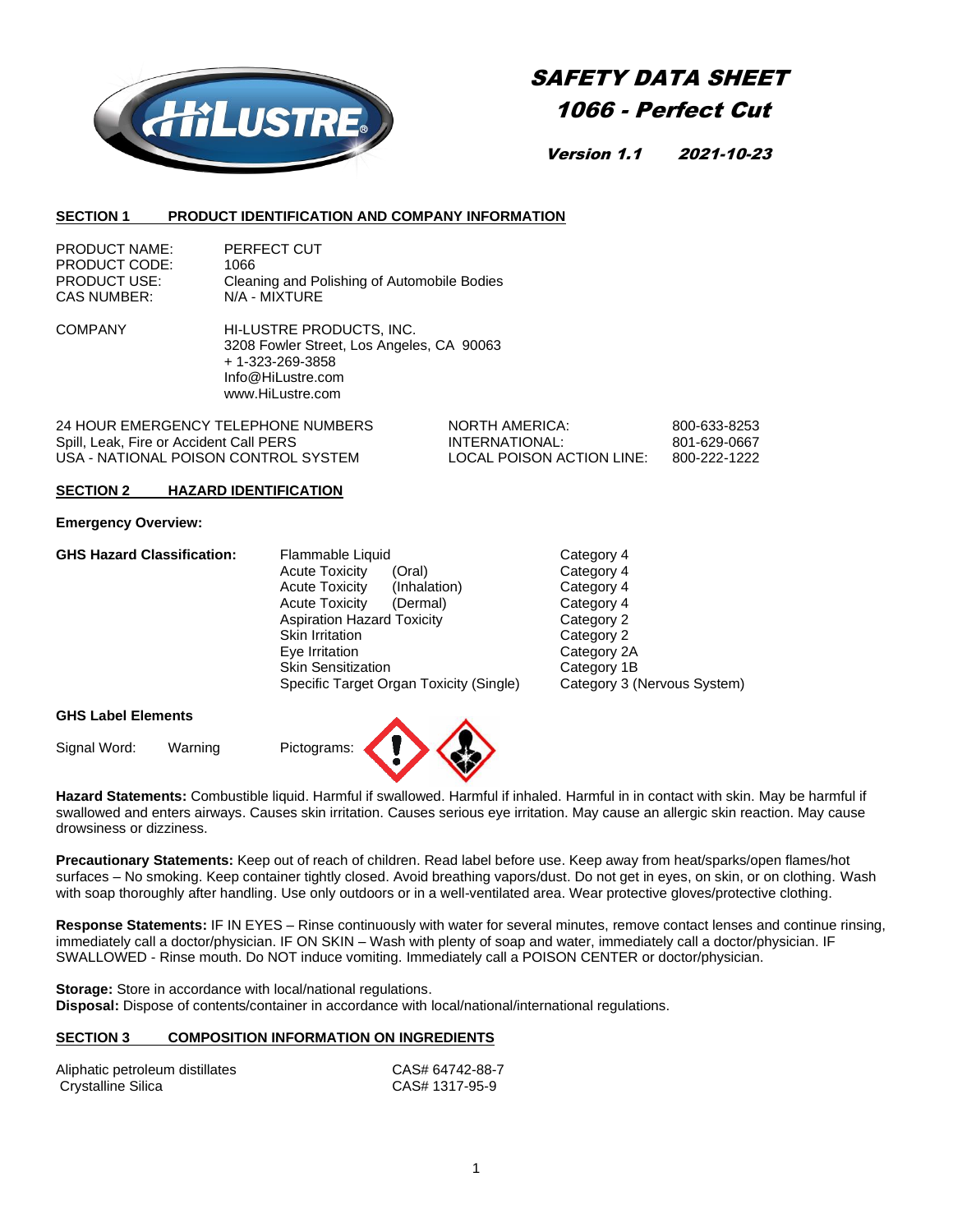#### **SECTION 4 FIRST AID MEASURES**

**IF IN EYES**: Rinse continuously with water for several minutes, Remove contact lenses and continue rinsing, immediately call a doctor/physician.

**IF ON SKIN:** Wash with plenty of soap and water, immediately call a doctor/physician.

**IF SWALLOWED**: Rinse mouth. Do NOT induce vomiting. Immediately call a POISON CENTER or doctor/physician. **SECTION 5 FIREFIGHTING MEASURES**

**Conditions of flammability:** Not likely under normal conditions as the Flash Point is above 212 DF (100 DC). Even upon heating this product would give of only water vapor.

**Suitable extinguishing media:** Foam, water, water spray

**Special protective equipment for firefighters:** Wear a self-contained breathing apparatus with a full face-piece operated in the positive pressure demand mode with appropriate turn-out gear and chemical resistant personal protective equipment. **Hazardous combustion products:** Some oxides of carbon on incineration

**Additional Information:** Fire & Explosion Hazards are not known for this water based product.

#### **SECTION 6 ACCIDENTAL RELEASE MEASURES**

**Personal precautions:** Use personal protective equipment. Avoid breathing vapors, mist or gas. Ensure adequate ventilation. Remove all sources of ignition.

**Environmental precautions:** Prevent further leakage or spillage if safe to do so. Do not let product enter drains.

**Methods and materials for containment and cleaning up:** SMALL SPILLS: Absorb with suitable absorbent material, place in chemical waste container, close tightly and dispose of properly. LARGE SPILLS: Persons not wearing protective equipment should be excluded from area of spill until cleanup has been completed. Stop spill at source, dike area of spill to prevent spreading, pump liquid into salvage tank. Prevent run-off to sewers, streams or other bodies of water. If run-off occurs, notify proper authorities as required. Absorb remaining liquid with suitable absorbent material and place in chemical waste container, close tightly and dispose of properly.

#### **SECTION 7 HANDLING AND STORAGE**

**Precautions for safe handling:** Avoid contact with skin and eyes. Avoid inhalation of vapor or mist. Use in a well-ventilated area and wear protective equipment as required. Avoid misting, heating or splashing. Wash thoroughly after handling.

**Storage:** Store in closed containers in a cool, dry, well-ventilated area. Protect containers from physical damage.

**Special precautions:** Empty containers retain product residues (vapor, liquid and/or solid) and may be hazardous. Observe all hazard precautions. Keep empty containers closed and do not use to mix or store any other materials.

## **SECTION 8 EXPOSURE CONTROLS - PERSONAL PROTECTION**

#### **Components with workplace control parameters**

aliphatic petroleum distillates 64742-88-7 TWA: 100 ppm

**Personal protective equipment**

**Respiratory protection:** Not normally required for use in well ventilated areas.

**Hand protection:** Handle with alkali resistant gloves. Gloves must be inspected prior to use. Remove gloves without touching the wet parts of the glove. Dispose of used or contaminated gloves after use in accordance with accordance with local, applicable laws and good practices. Wash and dry hands.

**Eye protection:** Use chemical splash goggles for eye protection that are tested and approved under appropriate government standards such as NIOSH (US) or EN 166 (EU).

**Skin and body protection:** Work apron or protective clothing with long sleeves to prevent skin contact. Change to dry apron or clothes if wet with product.

**Hygiene measures:** Handle in accordance with good industrial hygiene and safety practice. Wash hands before breaks and at the end of the workday.

## **SECTION 9 PHYSICAL AND CHEMICAL PROPERTIES**

| <b>Properties</b> | Appearance              | Viscous Liquid, White       |
|-------------------|-------------------------|-----------------------------|
|                   | pН                      | 7.5                         |
|                   | <b>Boiling Point</b>    | Approximately 212 deg F     |
|                   | Solubility in Water     | Soluble                     |
|                   | Vapor Pressure          | Negligible                  |
|                   | VOC.                    | < 6                         |
|                   | <b>Vapor Density</b>    | No Data                     |
|                   | <b>Specific Gravity</b> | < 1                         |
|                   | <b>Evaporation Rate</b> | $<$ 1.0 (Butyl Acetate = 1) |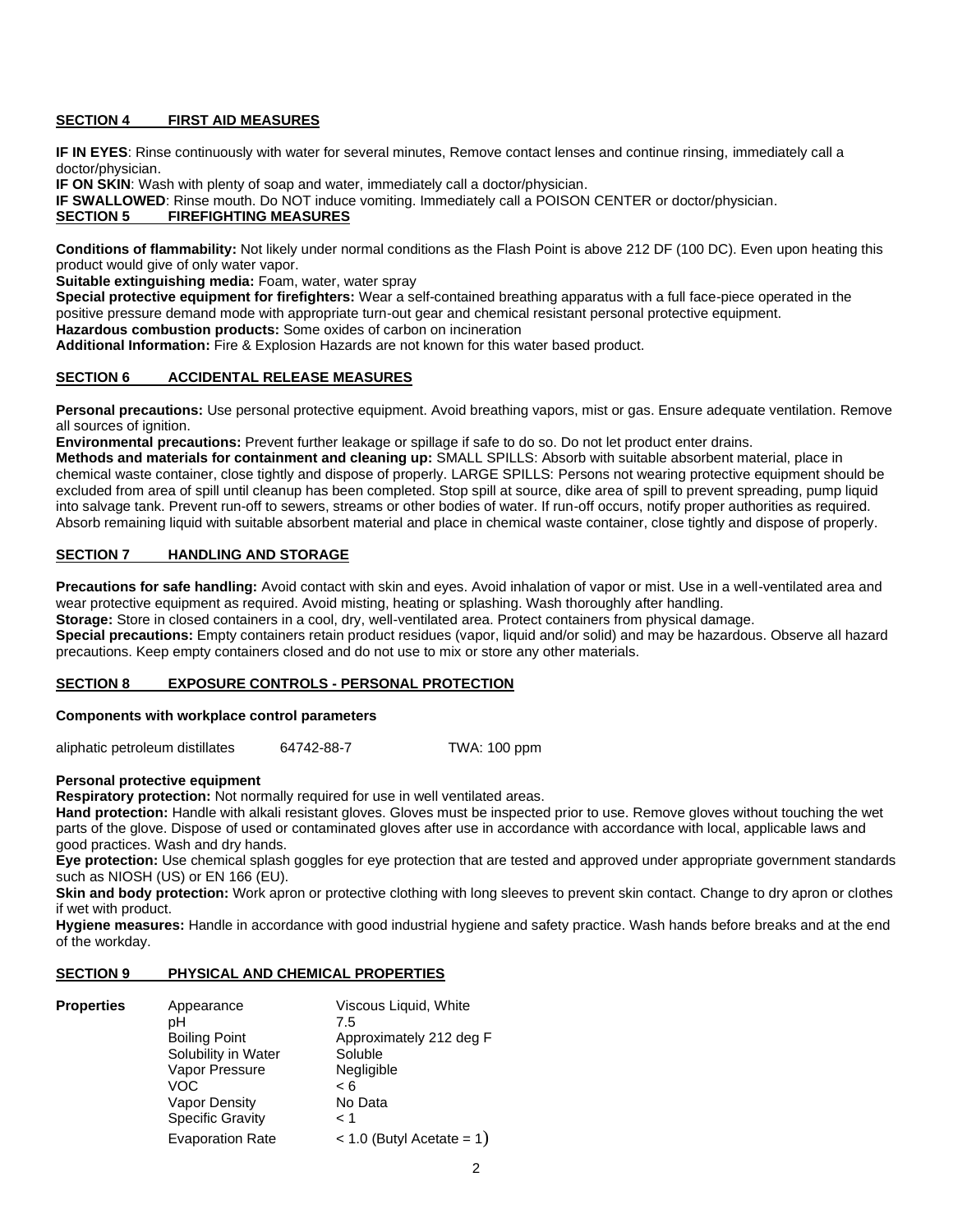#### **SECTION 10 STABILITY AND REACTIVITY**

**Chemical stability:** Stable under recommended storage and usage conditions **Possibility of hazardous reactions:** There is very low possibility of hazardous reactions wit this product **Conditions to avoid:** Heat **Materials to avoid:** Strong acids – strong acids are not compatible with this product. **Hazardous decomposition products:** Some oxides of carbon on incineration. **Hazardous polymerization:** This product does not polymerize.

#### **SECTION 11 TOXICOLOGICAL INFORMATION**

The information is provided for the component Aliphatic petroleum distillates at 100% strength. The amount of the component Aliphatic petroleum distillates present is low and therefore the effect of the component needs to be calculated for concentration and then taken into account. The concentrations of the components are further reduced at the advised and recommended dilution levels.

| <b>Acute toxicity:</b>                        | aliphatic petroleum distillates, CAS # 64742-88-7<br>LD50 Rat 470 mg/Kg.<br>Oral<br>Inhalation<br>LC50 Rat 4 Hours 450 ppm<br>LD50 Rabbit 220 mg/Kg<br>Dermal<br><b>Skin Sensitization</b><br>Guinea pig, Not sensitizing<br><b>Respiratory Sensitization</b><br>Data not available<br><b>Germ Cell Mutagenicity</b><br>In Vitro Not mutagenic  |  |  |
|-----------------------------------------------|-------------------------------------------------------------------------------------------------------------------------------------------------------------------------------------------------------------------------------------------------------------------------------------------------------------------------------------------------|--|--|
|                                               | Component: Crystalline Silica - 1317-95-9<br>Dermal<br>LD50 Estimated to be $> 5,000$ mg/Kg.<br>Ingestion<br>LD50 Estimated to be $2,000 - 5000$ mg/Kg<br><b>Skin Irritation</b><br>No significant irritation                                                                                                                                   |  |  |
| <b>Carcinogenicity data:</b>                  | aliphatic petroleum distillates, CAS # 64742-88-7<br>Carcinogenicity - Dermal – Mouse; some positive data exist, but the data are not sufficient for classification                                                                                                                                                                             |  |  |
|                                               | <b>IARC</b><br>Crystalline Silica - 1317-95-9 - IARC has concluded there is "sufficient evidence for the<br>carcinogenicity of crystalline silica to experimental animals" and "limited evidence" with respect to<br>humans.                                                                                                                    |  |  |
|                                               | <b>NTP</b><br>Crystalline Silica - 1317-95-9 is known to be a Carcinogen<br>No component of this product present at levels greater than or equal to 0.1% is identified as a<br><b>OSHA</b><br>known or anticipated by NTP                                                                                                                       |  |  |
| <b>Reproductive data:</b>                     | aliphatic petroleum distillates, CAS # 64742-88-7 - No data or insufficient for classification                                                                                                                                                                                                                                                  |  |  |
| Teratogenicity:                               | aliphatic petroleum distillates, CAS # 64742-88-7 - No data is available                                                                                                                                                                                                                                                                        |  |  |
| <b>Specific Target Organ Toxicity (STOT):</b> | aliphatic petroleum distillates, CAS # 64742-88-7<br>Inhalation - Central nervous system depression may cause drowsiness or dizziness<br>Repeated Exposure (Globally Harmonized System - GHS)<br>Component: Crystalline Silica - 1317-95-9<br>Route: Inhalation - Silicosis - Causes damage to organs through prolonged or repeated<br>exposure |  |  |
| <b>Potential health effects:</b>              | Inhalation:<br>May be harmful if inhaled. Causes respiratory tract irritation.<br>Ingestion:<br>Harmful if swallowed<br>Skin:<br>Harmful if absorbed through the skin. Causes skin irritation.<br>Eye:<br>Causes eye irritation                                                                                                                 |  |  |
| <b>Signs and Symptoms of exposure:</b>        | None known for exposure to the product as a whole<br>Aliphatic petroleum distillates, CAS # 64742-88-7<br>Central nervous system depression, headache and narcosis<br>Synergistic Effects: No data available                                                                                                                                    |  |  |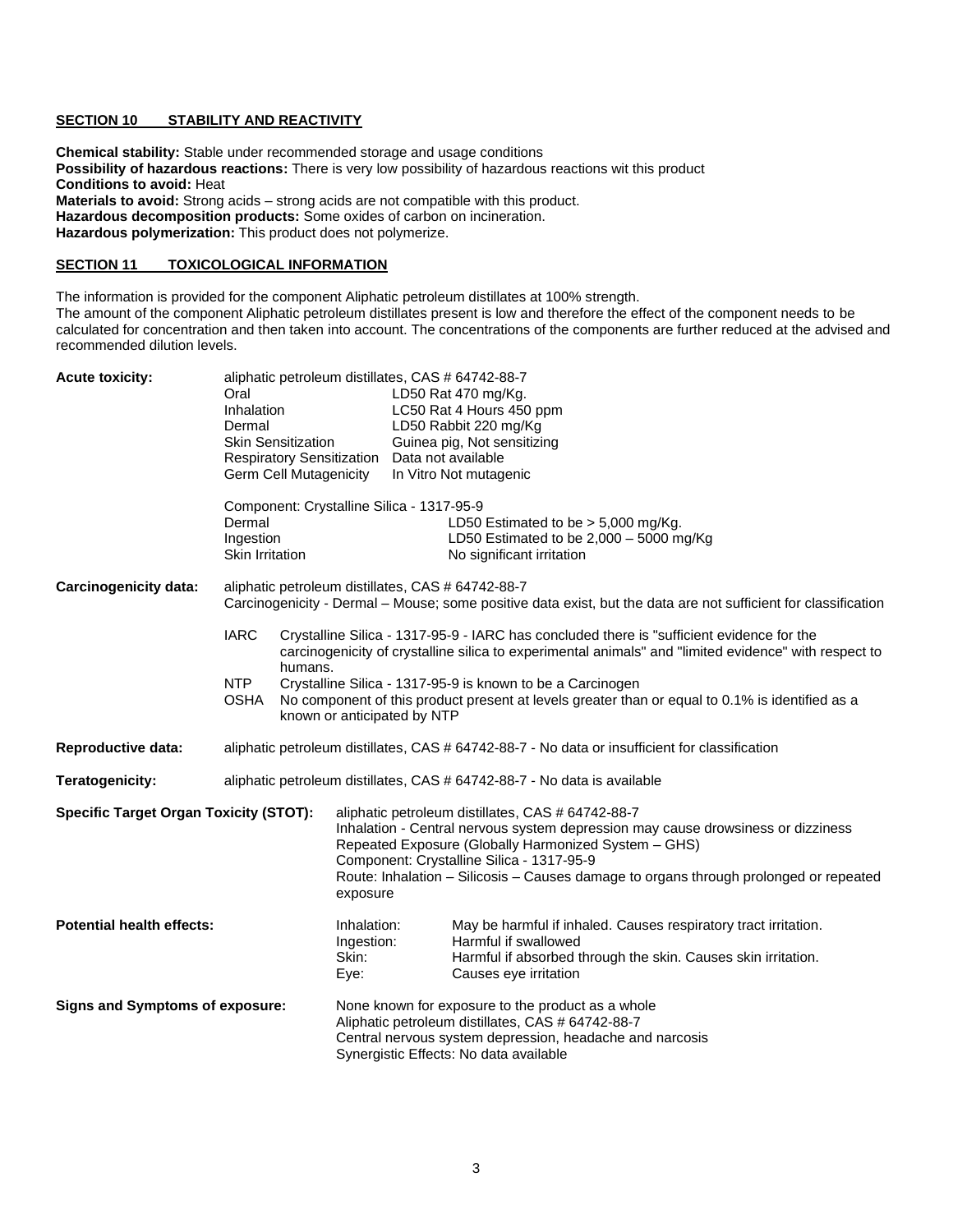#### **SECTION 12 ECOLOGICAL INFORMATION**

**Toxicity:** None known for exposure to the product as a whole **Persistence and degradability:** No data available. **Bio-accumulative potential:** No data available. **Mobility in soil:** No data available. **PBT and vPVB assessment: No data available.**<br> **Other adverse effects: No data available. Other adverse effects: SECTION 13 DISPOSAL CONSIDERATIONS**

Dispose of in accordance with all applicable local, state and federal regulations

#### **SECTION 14 TRANSPORTATION INFORMATION**

**DOT (US):** This is not a regulated material **IATA and ICAO (Air Transportation):** This is not a regulated material **IMDG (Water Transportation):** This is not a regulated material

#### **SECTION 15 REGULATORY INFORMATION**

**OSHA Hazards:** Harmful by ingestion. Harmful by skin absorption. Irritant **US TSCA:** All ingredients listed **CANADA:** Inventory Status - All ingredients listed **SARA 302 For Components**: None **SARA 313 For Components:** None **SARA 311/312 Hazards:** Fire Hazard, Acute Health Hazard, Chronic Health Hazard.

**California Prop. 65:** WARNING: This product contains chemicals known to the State of California to cause cancer and birth defects or other reproductive harm. This information is provided for the following unintended byproducts in this product in the quantities shown: Cancer: Ethyl Benzene CAS # 100-41-1< 0. 000148 %, Naphthalene CAS # 91-20-3 < 0. 000148 % Birth Defects: Toluene CAS # 108-88-3 < 0.0000125 %

#### **California SB 258: Ingredients:**

| water                                      | 7732-18-5  |
|--------------------------------------------|------------|
| 5-Chloro-2-methyl-4-isothiazolin-3-one     | 26172-55-4 |
| 2-Methyl-4-isothiazolin-3-one              | 2682-20-4  |
| Magnesium Chloride                         | 7786-30-3  |
| <b>Magnesium Nitrate</b>                   | 10377-60-3 |
| glycerine                                  | 56-81-5    |
| naphtha (pet), hydrotreated heavy          | 64742-48-9 |
| aluminum oxide                             | 1344-28-1  |
| morpholine                                 | 110-91-8   |
| ethanol, 2-methoxy                         | 109-86-4   |
| 1.2-ethanediamine                          | 107-15-3   |
| 4-ethylmorpholine                          | 100-74-3   |
| kaolin (calcined)                          | 92704-41-1 |
| titanium dioxide                           | 13463-67-7 |
| oleic acid                                 | 112-80-1   |
| tripoli - vrystalline silica               | 1317-95-9  |
| amorphous silica                           | 7631-86-9  |
| Distillates, hydrotreated heavy paraffinic | 64742-54-7 |

#### **California SB 258: References (Links to designated lists) (refer t[o www.hilustre.com/sds](http://www.hilustre.com/sds) for electronic links)**

# **CA Prop 65**

<https://oehha.ca.gov/proposition-65/proposition-65-list> **EU CMRs** [https://echa.europa.eu/documents/10162/13562/cmr\\_report\\_en.pdf](https://echa.europa.eu/documents/10162/13562/cmr_report_en.pdf) **EU Endocrine Disruptors** <https://echa.europa.eu/candidate-list-table> **IRIS Neurotoxicants** (**EPA**'s **Integrated Risk Information System)** [https://cfpub.epa.gov/ncea/iris/search/index.cfm?sys\\_joint=11](https://cfpub.epa.gov/ncea/iris/search/index.cfm?sys_joint=11) **IRIS Carcinogens** (**EPA**'s **Integrated Risk Information System)**